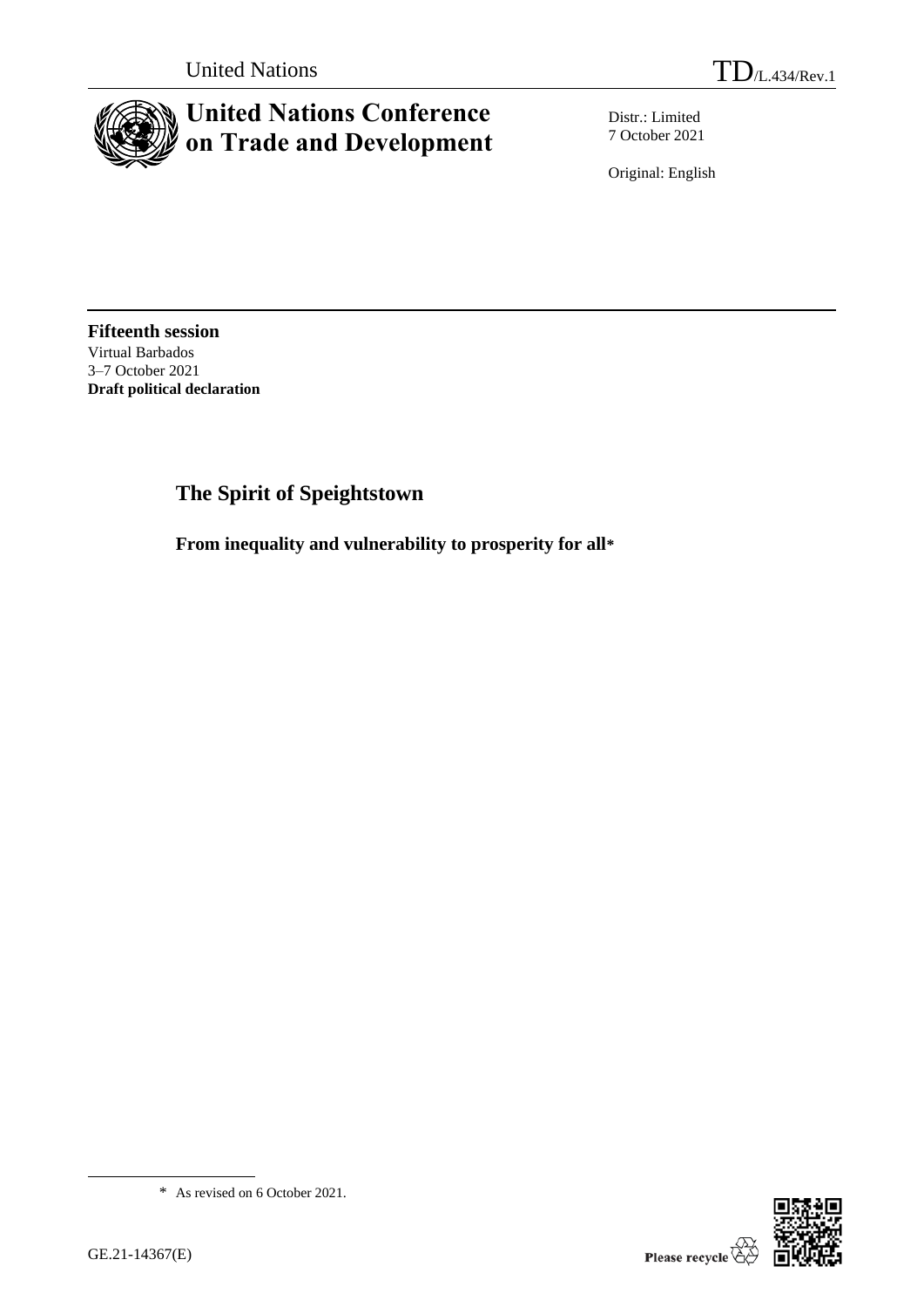*Ubuntu*… speaks of the very essence of being human... My humanity… is inextricably bound up in yours... I am human because I belong. I participate.

Archbishop Desmond Tutu

1. We, the member States of the United Nations Conference on Trade and Development (UNCTAD) meeting virtually in Barbados, from 3 to 7 October 2021, for the fifteenth session of the Conference (UNCTAD XV), declare that we are at an inflection point in the history of our planet, catalysed by unprecedented crises, stemming from the coronavirus disease (COVID-19) pandemic that still rages, particularly in developing countries, along with the looming perils of the climate crisis.

2. We underline the importance of the major events at UNCTAD XV including the World Leaders Summit, the Civil Society Forum, the Global Commodities Forum, the Gender and Development Forum, the Youth Forum and the Creative Economy and Digitalization Forum. These events provided us with much food for thought and greatly enriched our deliberations, contributing significantly to the outcomes of the Conference.

## **The COVID-19 pandemic**

3. The pandemic threatens to halt and even reverse the progress made in pursuit of the goals of the 2030 Agenda for Sustainable Development. Millions of people have died. More than 100 million across the world have fallen into extreme poverty, and millions more are undernourished. All this is due, inter alia, to the loss of income and employment and the fiscal inability of cash-strapped Governments to bridge the yawning gap.

4. The impact on women and children has been especially severe. We now face the stunning prospect of nullifying the hard-won gains of recent decades in gender equality and the empowerment of women and girls.

5. The pandemic triggered one of the most significant international economic contractions in almost a century. Supply chains have been disrupted, world trade diminished, businesses shuttered, air travel almost ground to a halt and world tourism devastated. The economic fallout has been global, yet uneven, with developing countries being hardest hit.

6. The end of the pandemic may seem to be in sight with the rollout of several vaccines. The developing world, however, still lags far behind in access to this critical aspect of public health. This can have a significant impact on the scale, scope and duration of the present crisis and its consequences. It is also a reflection of uneven access to the resources and fiscal space for countries to act, the uneven recovery they experience and, consequently, the uneven development prospects they face.

7. As we eventually recover from the pandemic, it also is necessary to be mindful of other health challenges, including those related to communicable and non-communicable diseases. One such global challenge is antimicrobial resistance and the concomitant superbugs which can potentially kill millions of people and negatively impact socioeconomic development and the realization of the 2030 Agenda for Sustainable Development.

## **Climate change**

8. The pandemic could not have come at a worse time. A challenge for all has become an existential threat for the most vulnerable. The climate crisis endangers the security and lives of millions of people across the world, making an effective implementation of the Paris Agreement more urgent than ever. We now witness severe and widespread increases in global food insecurity, affecting vulnerable households in almost every country, with the effects expected to continue well into 2022. Prolonged periods of drought, heat waves and global warming have led to dangerous levels of water scarcity. Intense weather events, such as floods, hurricanes and wildfires, which are increasing in frequency due to the climate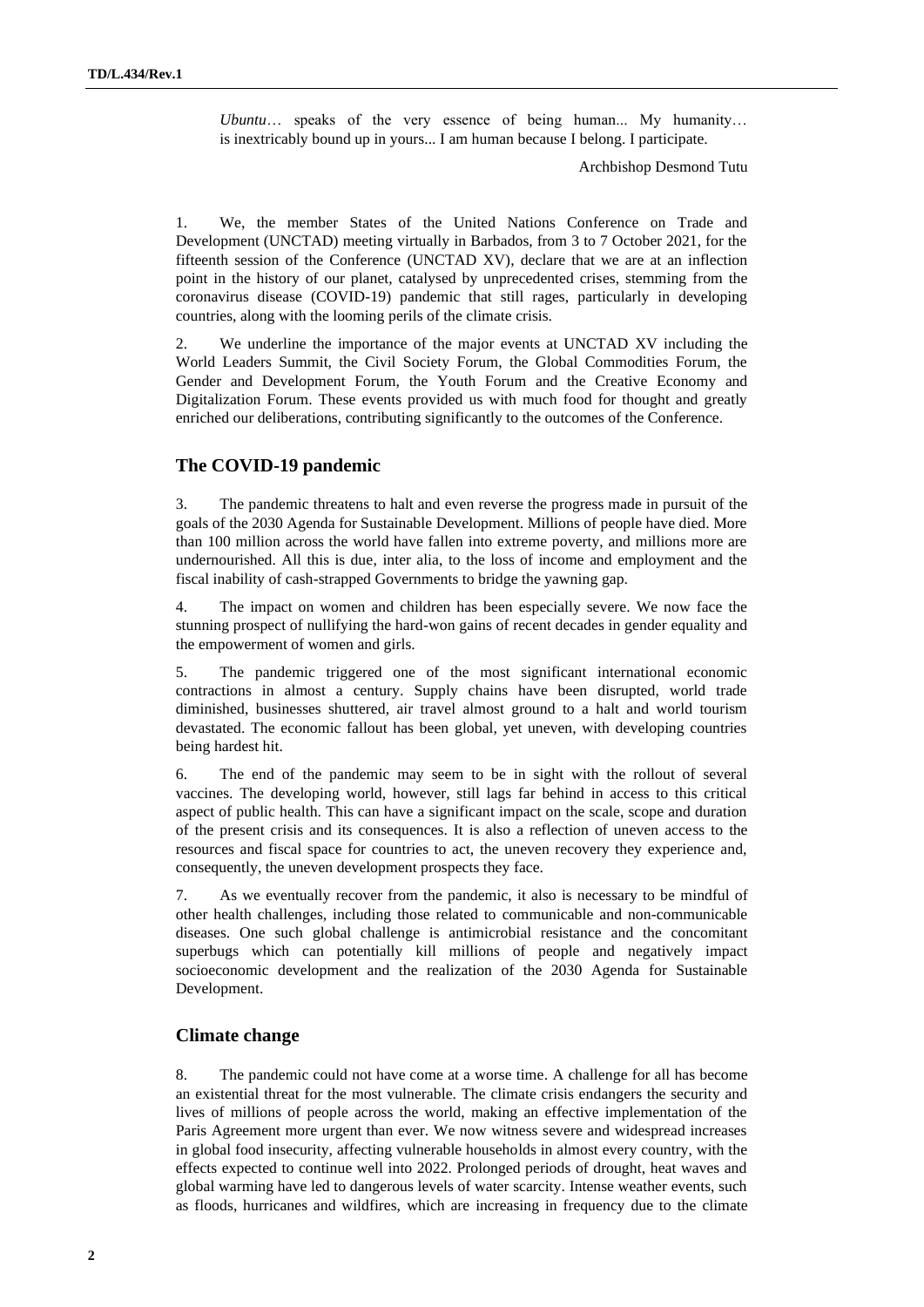crisis, threatening international trade and critical supply chains and wreaking havoc on societies and economies. This highlights the importance of prioritizing appropriate investment in disaster risk reduction, in line with the Sendai Framework for Disaster Risk Reduction 2015–2030, so as to avoid repeatedly diverting funds from building sustainable economies.

#### **Crisis of the global common good**

9. As a consequence of the combined effects of the pandemic and climate change, we confront today a crisis of the global common good. This impinges on every aspect of human life: health, education, housing, safe and nutritious food, clean water and decent work, not to mention the resilience of our institutions. It jeopardizes the right and hope of every human being to enjoy a life of dignity in security and freedom.

10. The global common good challenges us to work across boundaries of faith, culture and nationality to arrive at a shared moral vision for our interconnected world; a vision grounded in universal respect for human rights, and particularly the eradication of structural racism, structural discrimination against women and all elements of unconscious bias.

#### **A revitalized covenant for development**

11. Nevertheless, the global crisis we are living through offers us an opportunity to redouble our efforts to move from existing inequality and vulnerability to prosperity for all. The speed at which the pandemic has spread reminds us how now, more than ever, our common humanity binds us together. While national Governments do their best to respond to these challenges, in an interdependent world we require institutions that pursue policies that will benefit our common humanity.

12. Full global recovery will not be possible without enhanced international cooperation and until the pandemic subsides in each and every country. Business as usual will also not enable the world economy to bounce back, avert further environmental degradation or ensure all people can live in dignity, let alone keep development on track. This crisis unearthed and accentuated existing vulnerabilities and weaknesses that need to be addressed.

13. To accomplish this, we will need a revitalized covenant for development. If we have the courage and imagination to seize it, we now have the opportunity to envision and shape a new path to a more resilient, inclusive and sustainable world.

14. We, the member States of UNCTAD, therefore urge that the following priorities be addressed with the utmost urgency:

(a) *Revitalized multilateralism*. In this period of flux and peril, our first task is to shape a revitalized multilateral framework. It is clear that defeating and recovering from the pandemic, along with tackling the challenges of climate change, require concerted international action. We already know the goals: they are set out in our blueprint for peace and prosperity, the 2030 Agenda for Sustainable Development adopted by all Member States of the United Nations in 2015. What we need now is political will, the provision of means of implementation and a strengthened coordinated approach to achieving them that addresses the vulnerabilities and weaknesses hindering the transformations required for a world of shared prosperity. We must revitalize those of our international organizations that were created decades ago in different circumstances to ensure that they are fit for present purposes. In the recent past, some have questioned and indeed attacked the value of international cooperation, resorting to unilateralism. Now is the ideal opportunity to reassert the relevance of international cooperation and its absolute necessity for the survival of humanity. It is equally important to harness the full potential of regional and interregional economic integration as an important driver of cooperation and sustainable development.

(b) *Inequality within and between countries*. The process of globalization, fuelled by an expansion of free trade and the digital revolution, has brought innumerable benefits to all countries, yet not all have been able to benefit, resulting in growing

**3**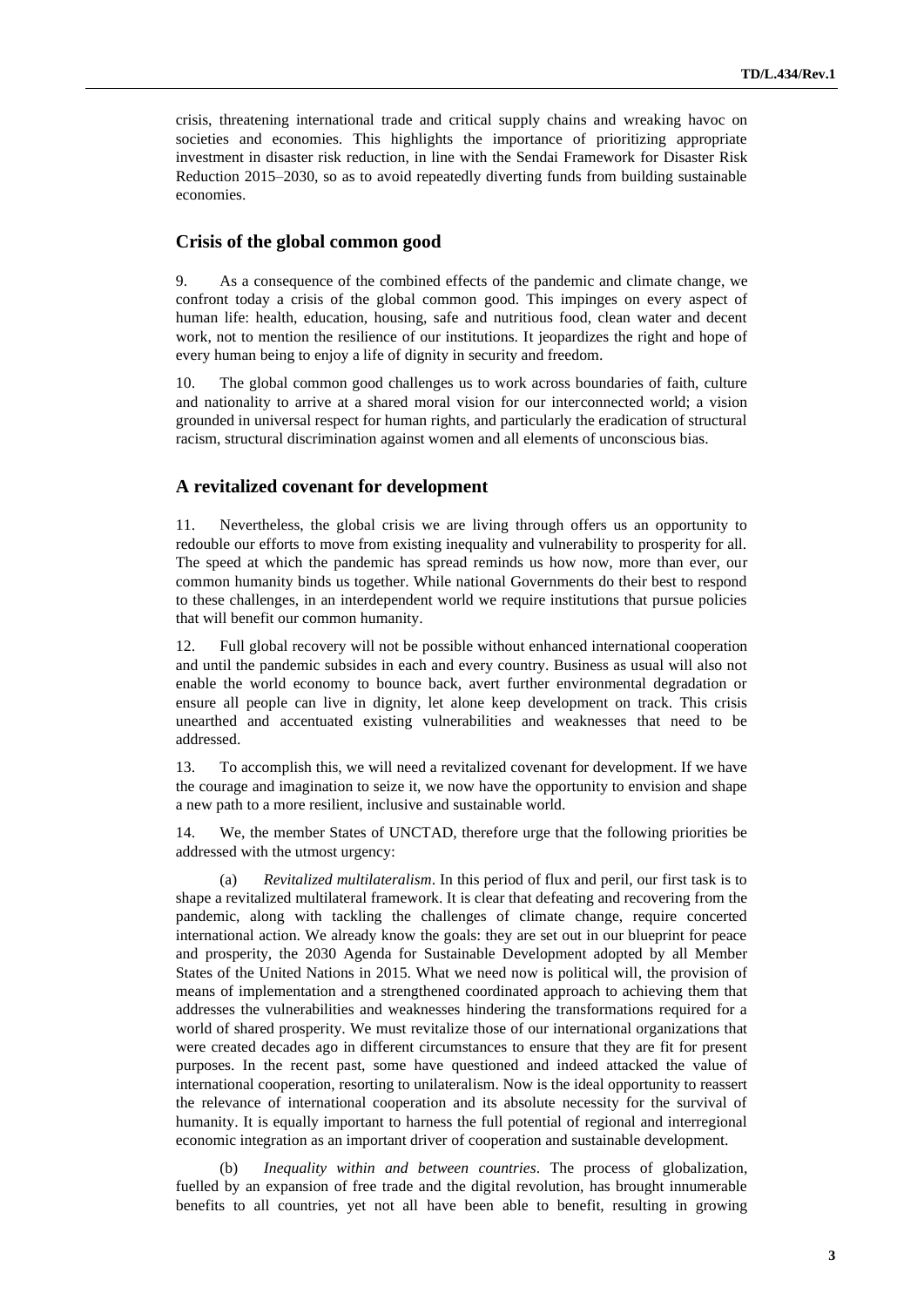inequalities. The present global economy requires rules, instruments and institutions to ensure the widest and most equitable distribution of the benefits of an efficient and dynamic global economy. We must give special attention and support to those who are most vulnerable: women and girls, youth, persons with disabilities, older persons, indigenous peoples, migrants, refugees, internally displaced persons, the homeless and other marginalized groups.

(c) *Vulnerabilities of developing countries, including small island developing States*. We reaffirm our commitment to UNCTAD providing support to developing countries, particularly the least developed countries, small island developing States, landlocked developing countries and other structurally weak, vulnerable and small economies, African countries, countries in conflict and post-conflict situations, middleincome countries, as well as economies in transition. UNCTAD should also continue its programme of assistance to the Palestinian people. Vulnerability is a major obstacle to inclusive and sustainable development in all developing countries. We must continue to develop and implement solutions to bolster the resilience of all vulnerable nations, from enhancing productive capacities and diversifying economies to providing fiscal space to build a better future. But of all the threats that we face, there is one that particularly threatens the way we live and humanity's existence itself: the climate crisis. For many developing countries, especially small island developing States, climate change is not just an inconvenient obstacle, it is a crisis that hinders their ability to build sustainable economies and societies. It is a threat to their very existence. The recent case of the people of Haiti is a classic and tragic example: an earthquake killing thousands of people and displacing over 100,000, followed almost immediately by a tropical storm. Indeed, the vulnerabilities of developing countries, especially small island developing States, to the climate crisis are permanent, subject as they are to sea-level rise, more frequent and intense weather events such as hurricanes, extreme variations in levels of precipitation and warmer temperatures leading to harmful changes in marine and terrestrial biodiversity. Small island developing States cannot frame development as they would wish, as they spend most of their time responding to crises not of their own making. Efforts to preserve the planet take place not only on land, but also in the sea. We all need healthy oceans to save the planet. So sustainable management of the world's oceans, seas and marine resources is essential to protect the livelihoods of the millions of people concerned, from those working in fisheries to those in maritime and tourism services.

(d) *Financing sustainable development*. The current pandemic has exposed the multidimensional nature of the vulnerability of developing countries to external shocks, from financial, economic and climate crises to natural disasters and pandemics. It is therefore important to take into account the inherent vulnerability of developing countries, including the least developed countries and small island developing States, to recover from external shocks and build resilience. The role of investment, especially in climate adaptation, cannot be overestimated. Nevertheless, one of the most alarming obstacles to achieving sustainable development for developing countries is the high debt burden they carry, which constrains the ability to provide or improve the economic and social infrastructure necessary to achieve growth and prosperity. This is particularly relevant for countries whose assets are frequently devastated by natural disasters, particularly small island developing States, which now find themselves having some of the highest debt-togross domestic product ratios of all nations. In such circumstances, access to concessional and low-cost finance can become increasingly difficult, and even when available, challenging to secure and utilize due to limited fiscal space. This can reinforce the vicious spiral of debt.

(e) *Decision-making and participation in international institutions*. We strongly support enhanced representation and voice for developing countries in decision-making in international economic and financial institutions in order to deliver more effective, credible, accountable and legitimate institutions.

Tax cooperation. There must be open and equitable cooperation in tax matters, including the fight against tax evasion and capital flight as a result of corruption, embezzlement and fraud. We recognize the importance of establishing fair and equitable international tax standards for all and call for the full participation of developing countries